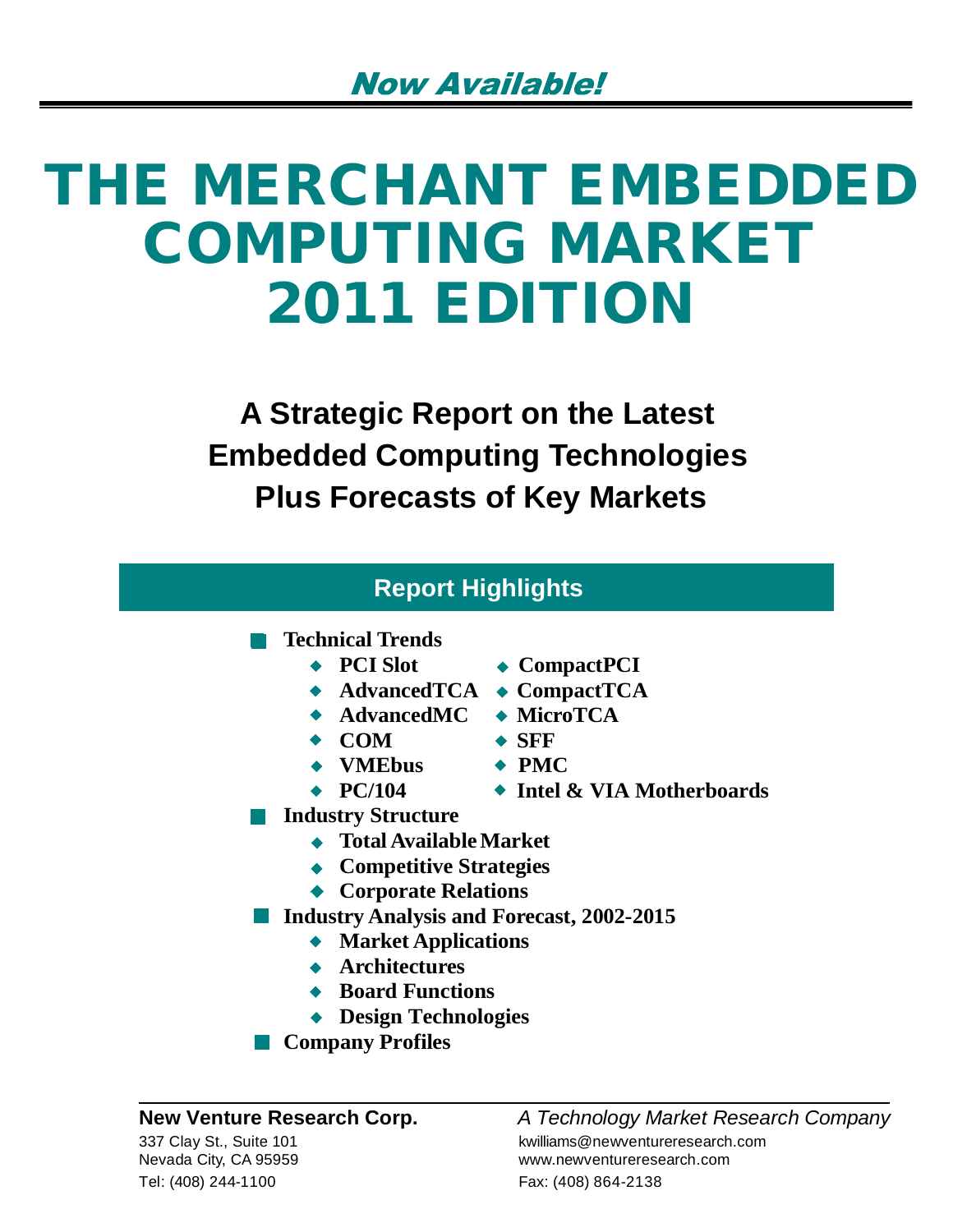# **Synopsis**

**The Merchant Embedded Computing Market - 2011 Edition** report analyzes the performance of the industry from 2002 - 2015. Although there are several hundred companies, most are fairly small in revenue and highly specialized, focusing on specific application segments with unique product requirements. The report tracks and analyzes five application markets, nine bus architectures and four form factors. Specific trends and issues of the forecast by application, bus architecture and form function are covered in detail in the report.

Whereas the overall MEC market is slowly recovering from the trauma of 2009's economic meltdown, the performance of various market segments, bus architectures, and companies will recover at different rates. Total revenue was just under \$5 billion in 2010, a 4 percent increase from 2009 revenue which had a 12-14 percent decrease over 2008. If the worldwide economies stablize, the MEC industry will likely recover at about 6 percent in 2011 to  $\approx$ \$5.2 billion.

The MEC report targets five specific application markets: Communications, Industrial, Medical, Military/Aerospace and an Other category that includes transportation, security, surveillance, pointof-sale/kiosk applications, etc. The Communication wireless segment is being driven by smart phone traffic. 3G/4G services are where the money is for carriers going forward and the wireline and optical networks are gearing up for upgrades to support the ever increasing traffic. The Industrial market particularly suffered from the financial crisis but investment in capital equipment infrastructure as well as test & measurement is starting to return.

The Medical segment was hit hard by the healthcare cutbacks which made purchasing MEC-based, large equipment much more difficult. The usually healthy Military/Aerospace segment is facing a rapidly declining defense department budget in the USA that is likely to cause a restructuring not seen since the end of the cold war.

Each architecture has a different rate of adoption depending on the needs of individual application segments. Overall key trends are "Power is up and down; Green is the new color; and small is big." New 40 and 32-nm silicon for microprocessors, graphics, DSPs and high integration I/O chips pack a lot of processing power while greatly reducing power consumption. High integration silicon and serial buses enable more small form factors (SFF) than in the past and are making many older, parallel bus structures, such as PCI, look like the bus architecture equivalent of a "clunker." Bus structures continue to proliferate around the major and long established busses but the number of variances is past 100.

The MEC industry can be segmented into four form functions defined as: single-board computers (SBC), digital signal processor (DSP) boards, I/O boards and an 'All Other' category that incorporates a huge number of diverse and specific functions. In some applications I/O boards are proliferating and are customized to the wide spectrum of I/O functions that different applications use. In other applications, single-board computers are becoming the trend as they incorporate more and more functionality with advanced silicon and draw in DSP, graphics and many advanced I/O functions.

# **About the Author**

**Brad Smith** is an independent Principal Analyst for New Venture Research (NVR). Mr. Smith has an extensive background in semiconductors and electronics assembly, having held senior positions in leading market research companies such as DataQuest, Gartner and RHK. He is the past founder and CEO of LuxSonar Semiconductors and Innovision Labs Semiconductors, and is a Director and Co-Founder for NexGen Microsystems. He holds a BSEE from the University of Massachusetts and has completed MBA course work from the University of Phoenix.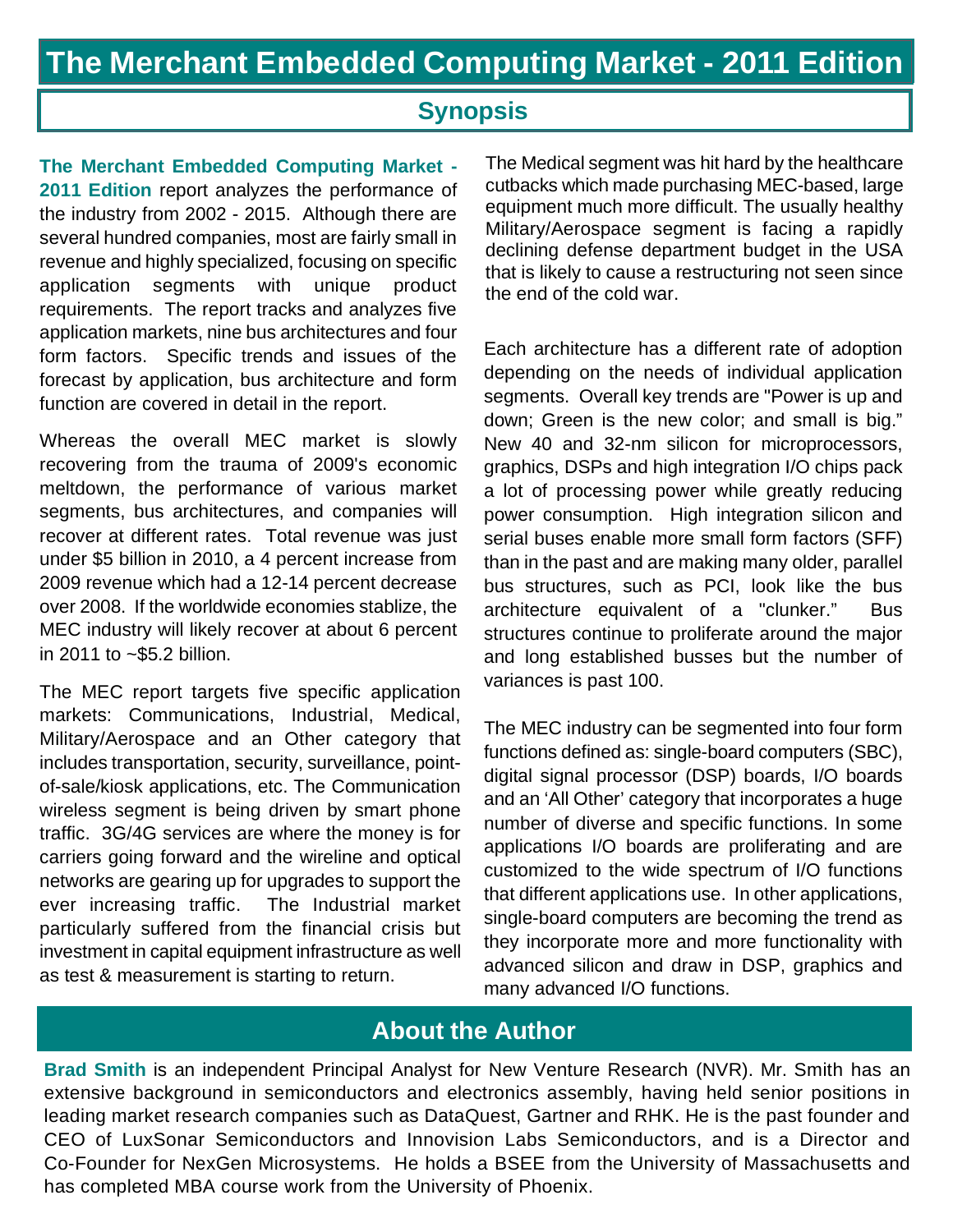# **The Merchant Embedded Computing Market - 2011 Edition**

## **Table of Contents**

#### **Chapter 1: Introduction**

#### **Chapter 2: Executive Summary**

#### **Chapter 3: Technical Trends**

**VMEbus (PMC, 2eSST, PCI-X, etc.) PCI, Compact PCI Advanced TCA, Compact TCA, MicroTCA Advanced MC, PC/104 Intel and VIA Motherboards (ATX, MicroATX, FlexATX, BTX, Mini-ITX, Nano-ITX, Pico-ITX) COM (ETX, COM Express, XTX, Rugged COM, Qseven, Other COM)**

#### **Chapter 4: Industry Structure**

**Global Economic Factors Total Available Market Communications Industrial Medical Military/Aerospace Other Competitive Strategies Corporate Relations Standards Multi-Core Effect Proliferation**

**Chapter 5: Industry Analysis and History 2002- 2010**

#### **Chapter 6: Industry Analysis and Forecast 2010-2015**

#### **Chapter 7: Revenue by Bus Architecture, Function and Technology**

| <b>Revenue, ASP &amp; Units by Application</b>                                                              |                                           |
|-------------------------------------------------------------------------------------------------------------|-------------------------------------------|
| <b>Communications</b>                                                                                       | <b>Industrial</b>                         |
| Medical                                                                                                     | <b>Military/Aerospace</b>                 |
| <b>Transportation</b>                                                                                       | <b>All Other</b>                          |
| <b>Revenue, ASP &amp; Units by Bus Architecture</b><br>PCI, Compact PCI, AdvancedTCA,<br>PC/104, COM, Other | <b>VMEbus, PMC, AdvancedMC, MicroTCA,</b> |
| <b>Revenue, ASP &amp; Units by Function</b>                                                                 | SBC, DSP, I/O Boards/Modules and Other    |
| Revenue, ASP & Units by Technology<br>Other                                                                 | APUs, MPUs, DSPs, GPUs, FPGAs, OS,        |

#### **Chapter 8: Company Profiles**

**AAEON AcQ Inducom Acromag Acrosser ADLINK AdvancedIO Systems Advantech Aitech ARBOR Technology AudioCodes Avalue Technology AXIOMTEK BittWare Concurrent Tech congatec AG Connect Tech Continuous Computing Cornet Technology Critical I/O Curtiss-Wright CEC Cyclone Microsystems Data Device Dialogic Diamond Systems Diversified Technology DSM Computer Dynatem E.E.P.D. ELTEC Embedded Planet Emerson Eurotech EVOC Intelligent Tech Extreme Engineering Fastwel GE Intelligent Platforms General Micro Systems I-Bus IBASE Technology** 

**IEI Tech Interface Concept Interphase ITOX Kontron Lanner LiPPERT Lyrtech Magma MEN Mikro Mercury Computer Micro/Sys MPL N.A.T. Nallatech National Instruments NEXCOM Octagon Systems One Stop Systems Pentek Performance Tech PFU Systems Portwell RadiSys RTD Embedded Tech SECO SKY Computers Sun Microsystems Technobox TEK Microsystems TEWS Themis Computer Trenton Technology VadaTech VersaLogic VIA Technologies WinSystems Xembedded**